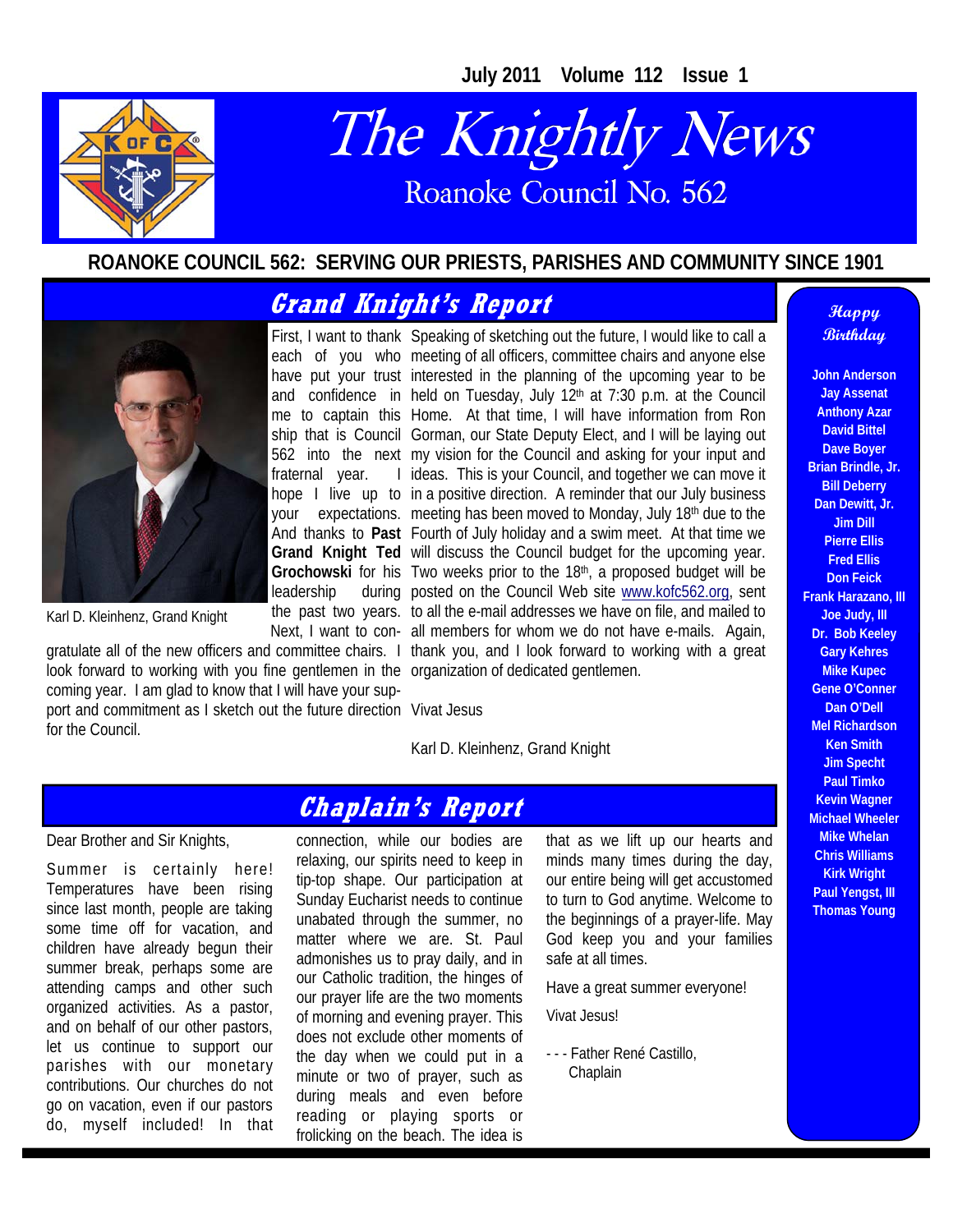#### **Volume 112, Issue 1 Page 2 Page 2 Page 2 Page 2 Page 2 Page 2 Page 2 Page 2 Page 2 Page 2 Page 2 Page 2 Page 2 Page 2 Page 2 Page 2 Page 2 Page 2 Page 2 Page 2 Page 2 Page 2 P**

|                                           | <b>Council Officers</b>      |          |  |  |  |  |
|-------------------------------------------|------------------------------|----------|--|--|--|--|
| <b>Grand Knight</b>                       | Karl Kleinhenz               | 982-8140 |  |  |  |  |
| Dep. Grand Knight                         | <b>Bob Canfield</b>          | 774-7554 |  |  |  |  |
| Chaplain                                  | Fr. Rene Castillo            | 343-7744 |  |  |  |  |
| Chancellor                                | Jan Hodnett                  | 772-4215 |  |  |  |  |
| Recorder                                  | Stephen Ratliff              | 774-4796 |  |  |  |  |
| Financial Sec.                            | Mike Lazzuri                 | 774-8482 |  |  |  |  |
| Treasurer                                 | Val Bernys                   | 989-9282 |  |  |  |  |
| Lecturer                                  | Alex Nelson                  | 774-5079 |  |  |  |  |
| Advocate                                  | <b>Brian Ripple</b>          | 776-8285 |  |  |  |  |
| Warden                                    | Kirk Wright                  | 793-4007 |  |  |  |  |
| Inside Guard                              | George Cusson                | 977-2944 |  |  |  |  |
| Outside Guard                             | Pat Reidy                    | 725-8206 |  |  |  |  |
| Trustee, 3rd Year                         | Dave Chopski                 | 344-0901 |  |  |  |  |
| Trustee, 2nd Year                         | Tom Engl                     | 989-3708 |  |  |  |  |
| Trustee, 1st Year                         | <b>Dick Sparks</b>           | 563-1387 |  |  |  |  |
|                                           |                              |          |  |  |  |  |
|                                           | <b>Committee Chairmen</b>    |          |  |  |  |  |
| Program Director                          | <b>Bob Canfield</b>          | 774-7554 |  |  |  |  |
| <b>Council Activities</b>                 |                              |          |  |  |  |  |
| <b>Community Activities</b>               |                              |          |  |  |  |  |
| <b>Family Activities</b>                  |                              |          |  |  |  |  |
| <b>Youth Activities</b>                   |                              |          |  |  |  |  |
| <b>Church Activities</b>                  |                              |          |  |  |  |  |
| KOVAR                                     | Don Feick                    | 774-0187 |  |  |  |  |
| Newsletter                                | Steve Talevi                 | 989-1302 |  |  |  |  |
| Kitchen                                   |                              |          |  |  |  |  |
| <b>Basketball Tournament</b>              | Paul Yengst                  | 556-8883 |  |  |  |  |
| KCIC                                      | Karl Kleinhenz               | 982-8140 |  |  |  |  |
|                                           | Joe Devlin                   | 206-2622 |  |  |  |  |
| Pool                                      | Jim Donckers                 | 345-3902 |  |  |  |  |
|                                           | Joe Devlin                   | 206-2622 |  |  |  |  |
|                                           | Charlie Aesy                 | 977-3364 |  |  |  |  |
|                                           | George Cuadrado              | 989-1758 |  |  |  |  |
| Membership                                | <b>Steve Talevi</b>          | 989-1302 |  |  |  |  |
| Charity                                   | Matt Duffy                   | 989-6067 |  |  |  |  |
| Grounds                                   |                              |          |  |  |  |  |
| Home Improvements                         | Paul Yengst                  | 556-8883 |  |  |  |  |
| House                                     | Kirk Wright                  | 793-4007 |  |  |  |  |
| Club Room                                 | Jim Sullivan                 | 774-7034 |  |  |  |  |
| Ceremonials                               | Don Feick                    | 774-0187 |  |  |  |  |
| Pro Life                                  | George Palmerio              | 343-6451 |  |  |  |  |
| Canfield Scholarship                      | Jim Sullivan                 | 774-7034 |  |  |  |  |
|                                           | <b>Grand Knight</b>          | 774-1769 |  |  |  |  |
|                                           | <b>Bob Canfield</b>          | 774-7554 |  |  |  |  |
|                                           | Val Bernys                   | 989-9282 |  |  |  |  |
|                                           | Mike Gibson                  | 989-4980 |  |  |  |  |
| <b>Retention Committee</b>                | Bill DeBerry                 | 343-7849 |  |  |  |  |
|                                           | Dick Sparks                  | 563-1387 |  |  |  |  |
|                                           | Steve Talevi                 | 989-1302 |  |  |  |  |
| RC School Board Rep.                      | Dan Zipfel                   | 334-1326 |  |  |  |  |
| OLN Parish Rep.                           | Don Feick                    | 774-0187 |  |  |  |  |
| St. Elias Parish Rep.                     | <b>Jim Donckers</b>          | 345-3902 |  |  |  |  |
| St. Andrews Parish Rep. Bobby Ellis       |                              | 366-5102 |  |  |  |  |
| Council Home Rentals                      | <b>Bobby Ellis</b>           | 366-5102 |  |  |  |  |
| Insurance Rep.                            | Ken Bagnasco                 | 986-0391 |  |  |  |  |
|                                           |                              |          |  |  |  |  |
| IN CASE OF ILLNESS, NEED OR DEATH, PLEASE |                              |          |  |  |  |  |
|                                           | NOTIFY ONE OF THE FOLLOWING: |          |  |  |  |  |

| IVOTIL LOIVE OLI ITIE LOEEOWING. |          |
|----------------------------------|----------|
| <b>Grand Knight</b>              | 776-8681 |
| Chaplain                         | 343-7744 |
| Financial Sec.                   | 774-8482 |
|                                  |          |

#### **562 COUNCIL HOME**

3136 Harris Street, Roanoke, VA 24015 Mail: PO Box 715, Roanoke, VA 24004 Phone: 540-774-8296 www.kofc562.org Business Meeting 1st Monday of Month—7:30pm Social Meeting 3rd Monday of Month—6:30pm

## **Letter of Thanks**

Worthy Knights and Brothers All:

Reflecting on the last two years, I would like to express my appreciation to all my Brother Knights who stepped forward and contributed to our Council's operations. Much was accomplished intended to position Council 562 for a vibrant future. We renovated the exterior of the Council home and initiated interior renovations. Our membership roster was revised to accurately reflect dues paying and lifetime members, thus allowing us to reduce our per capita payments to Supreme and State by about two hundred individuals. This will save the Council significant money as finances become more restricted. Our financial accounts were consolidated and centralized which will provide the Grand Knight, Trustees, Financial Secretary and Treasurer more accurate data quicker. Through the Virginia Knights of Columbus Charities (VKCCI) program, multiple families and individuals benefited with financial assistance allowing providers to go to work, heat and lights to remain on and food to be put on the table. There are many more examples, such as KOVAR and the Keep Christ in Christmas program.

In closing, I would like to personally thank each and everyone for your support and encouragement. The last two years have truly been an adventure.

Thank you for the memories!

Fraternally,

- - - Ted Grochowski, Past Grand Knight

## **Council Activities**

A great time was had by all who attended the Past Grand Knights Dinner on June 11. The catered affair was only \$15.00, including open bar. A post-dinner speech by City of Roanoke Mayor and **Brother David Bowers**, a long-time contributing member of Council 562, topped off the evening. Some of our widows even joined us for the affair! PGKs in attendance included **Brothers Val Bernys, Gene Brady, Bob Canfield, Dave Chopski, Fred Ellis, Bobby Ellis, Mike Lazzuri, Brian Ripple, Dick Sparks, Steve Talevi and Mike Whelan**.

We have a full and interesting calendar of events brewing, so drop on by the Council Home!

- - - Steve Talevi, Newsletter Editor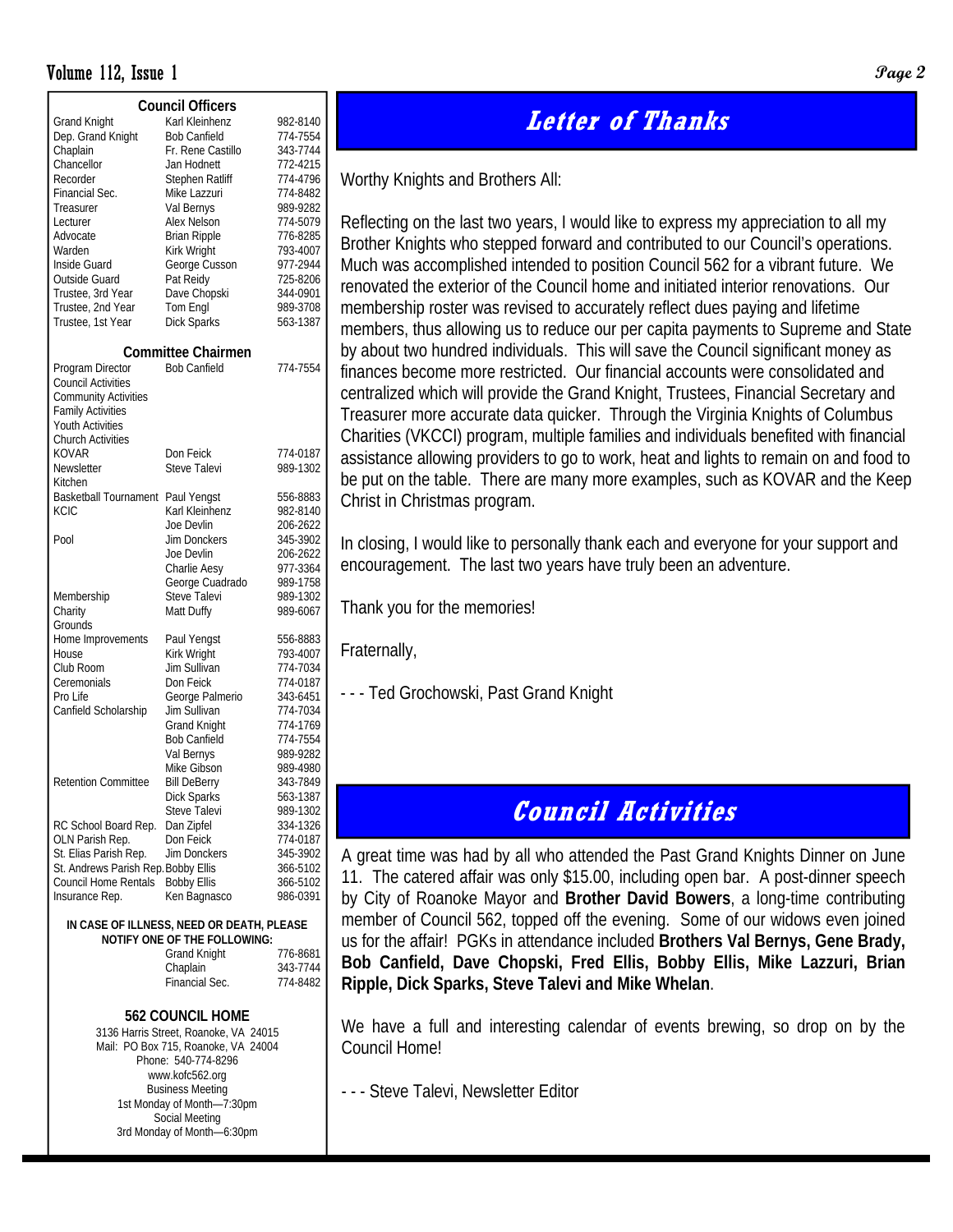# Roanoke Council 562 Knights of Columbus

### Past Grand Knights Dinner Program

Introduction of Past **Grand Knights** 

Ted Grochowski **Grand Knight** 

Invocation

Pledge of Allegiance

Dinner

Introduction of Digni-Ted Grochowski taries **Grand Knight** 

Recognition of Past **Grand Knights** 

**Remarks** 

David J. Chopski, District Deputy

**Ted Grochowski** 

**Grand Knight** 

David Bowers, Mayor of Roanoke

**Benediction** 



Past Grand Knights Dinner June 11, 2011

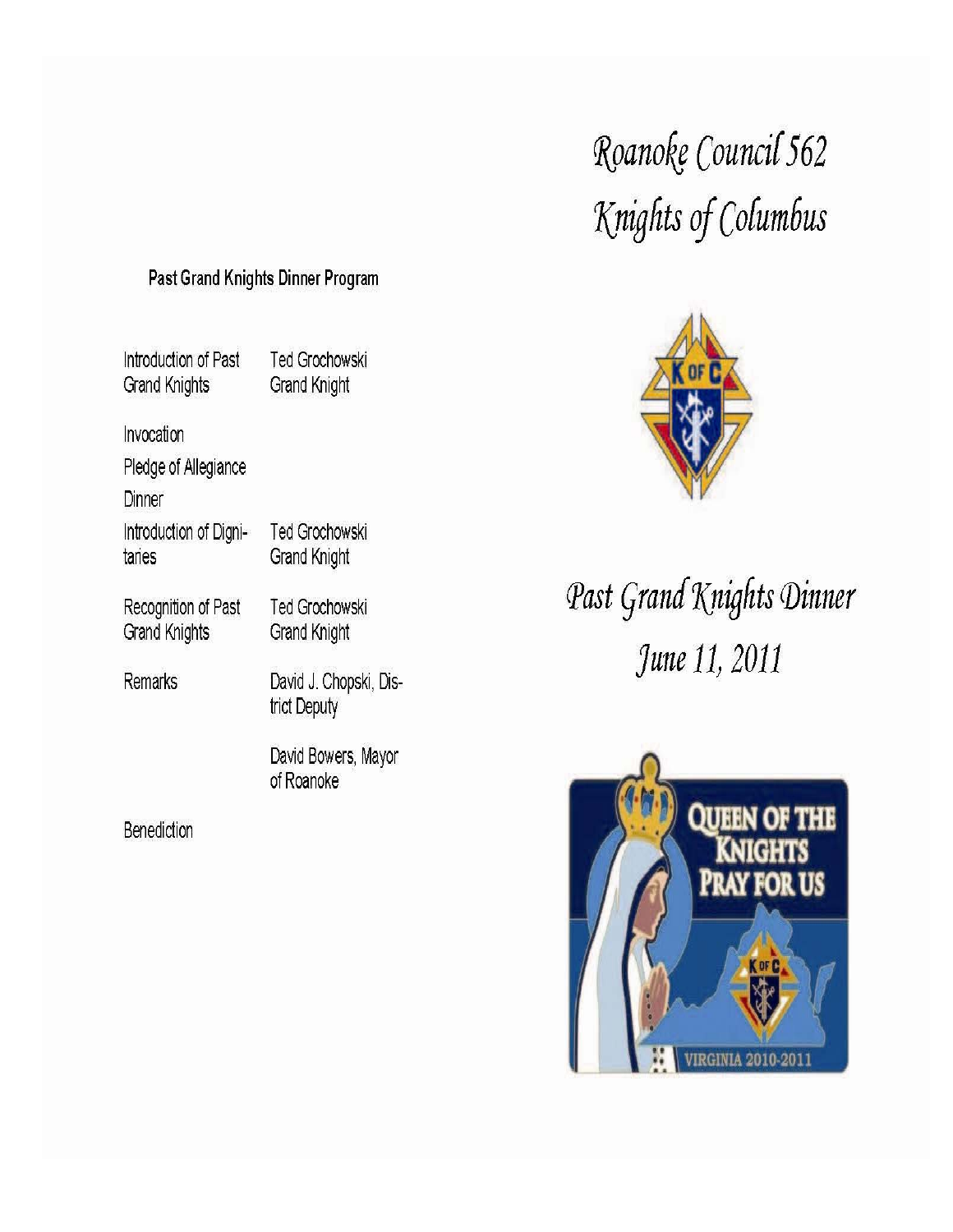#### Roanoke Council 562 Past Grand Knights

| <b>Grand Knight</b>      | Term          | Grand Knight            | Term          |
|--------------------------|---------------|-------------------------|---------------|
| John J. Sheehan, PSD     | 1901 - 1905   | Ray B. Bentley          | 1963 - 1965   |
| E. J. Gorman             | 1905 - 1906   | M. David Mitchell       | 1965 - 1967   |
| Clayton W. Noel, PSD     | 1906 - 1908   | George T. Burke         | 1967 - 1968   |
| S. P. Seifert            | 1908 - 1909   | Edwin A. Bullard        | $1968 - 1969$ |
| T. H. Crowley            | 1909 - 1910   | Sloan H. Hoopes         | $1969 - 1970$ |
| James F. Heazel          | 1910 - 1912   | S. Wayne Stump, PSD     | 1970 - 1971   |
| Joseph J. McCaffery, PSD | 1912 - 1914   | Eugene F. Brady         | 1971 – 1972   |
| Charles A. Shank         | 1914 - 1915   | William L. Howard, PSD  | 1972 - 1973   |
| Charles A. McHugh        | 1915 - 1916   | Leo T. Barber           | 1973 - 1974   |
| Albert E. Anderson       | 1916 - 1917   | Leonard R. Freday       | 1974 - 1975   |
| Joseph J. McCaffery, PSD | 1917 - 1922   | James F. McNabb         | 1975 - 1977   |
| William J. Kelley        | 1922 - 1924   | Thomas C. Hostutler     | 1977 - 1978   |
| Vincent M. Heazel        | 1924 - 1925   | James P. Waters         | 1978 - 1979   |
| William F. Griffin       | 1925 - 1927   | Richard G. Sparks       | 1979 - 1981   |
| Joseph J. McCaffery, PSD | 1927 - 1928   | Robert C. Poole         | 1981 - 1983   |
| James F. Heazel          | 1928 - 1929   | Joseph V. Judy, Jr.     | 1983 - 1984   |
| J. B. Tankersley         | 1929 - 1930   | Ambrose "Pete" Wood     | 1984 - 1985   |
| John P. Breslin          | 1930 - 1932   | Valentine L. Bernys     | 1985 - 1986   |
| Joseph F. Darago         | 1932 - 1934   | James L. Downs, Jr.     | 1986 - 1987   |
| James R. Meredith        | 1934 - 1936   | James E. Harrison       | $1987 - 1988$ |
| S. P. Seifert            | 1937 - 1939   | Robert G. Ellis         | 1988 - 1989   |
| William J. Gallagher     | 1939 - 1940   | Robert E. Canfield      | 1989 - 1990   |
| Joseph F. Darago         | 1940 - 1941   | James B. Sullivan       | 1990 - 1991   |
| John I. Minahan          | 1941 - 1942   | Peter J. Voorhis        | 1991 - 1992   |
| William D. Equi          | 1942 - 1943   | William T. DeBerry, PSD | 1992 - 1993   |
| Joseph W. Murphy         | 1943 - 1945   | Steven J. Talevi        | 1993 - 1994   |
| W. A. Coyne              | 1945 - 1946   | Michael J. Lazzuri, PSD | 1994 - 1995   |
| John R. Morrison         | 1946 - 1947   | Joe A. Abbatello, Jr.   | 1995 - 1996   |
| Emmett Greeley, Jr.      | 1947 - 1948   | Harry D. Cheney         | 1996 - 1998   |
| <b>Charles Fox</b>       | 1948 - 1949   | Donald E. Pierce        | 1998 - 1999   |
| Andrew J. Waldis         | 1949 - 1950   | Michael Whelan          | 1999 - 2000   |
| Leo A. Maier             | 1950 - 1951   | Gerald R. Doyle         | $2000 - 2001$ |
| William E. Carroll       | 1951 - 1953   | Kevin E. Legge          | 2001-2002     |
| W. R. Shank              | 1953 - 1954   | James T. Donckers       | 2002 - 2003   |
| Harold F. Dill, Jr.      | 1954 - 1955   | Joseph H. Moses         | $2003 - 2004$ |
| George W. Reed           | 1955 - 1956   | Daniel W. Austin        | $2004 - 2005$ |
| Frank R. Vehr            | 1956 - 1957   | Brian M. Ripple         | $2005 - 2006$ |
| C. C. Sobeck             | 1957 - 1958   | Kevin L. Wagner         | $2006 - 2007$ |
| John R. Guilfoyle III    | 1958 - 1959   | David J. Chopski        | $2007 - 2009$ |
| Fred C. Ellis            | 1959 - 1961   |                         |               |
| William P. Pullano       | 1961 - 1962   |                         |               |
| Edward D. O'Connor       | $1962 - 1963$ |                         |               |

## God Bless America

### God bless America Land that I love Stand beside her and guide her Thru the night with a light from above

From the mountains to the prairies To the oceans white with foam God bless America, My home sweet home God bless America, My home sweet home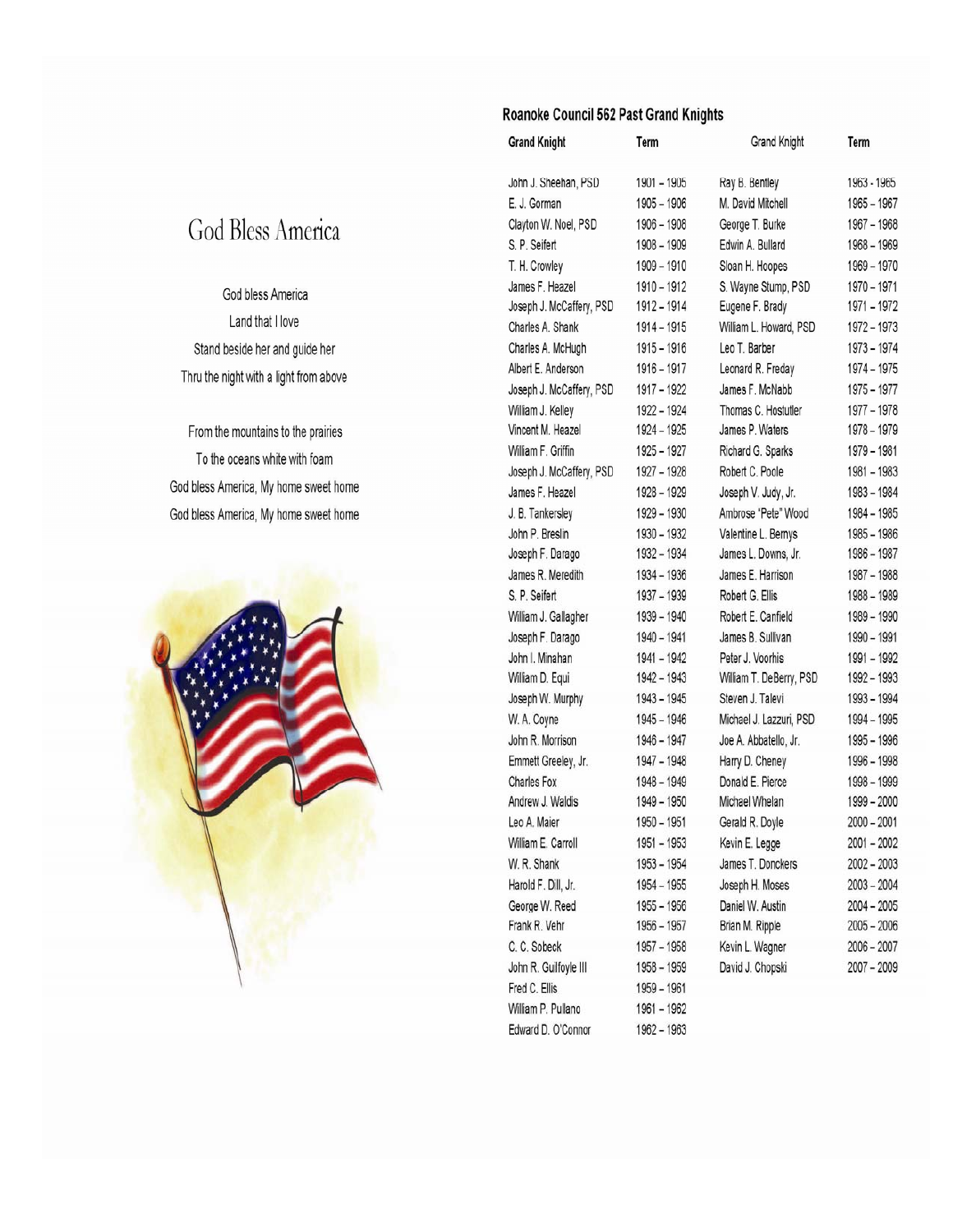## **TEENS PUT EXCLAMATION POINT ON KOVAR YEAR**

On Saturday, May 28th, 13 wonderful teens (and their parents and siblings) started handing out Tootsie Rolls at 8 a.m. at **Kroger Tanglewood Mall**. Twelve hours later, they had brought in \$816 for God's Special People with intellectual disabilities! The weather was perfect, and the Kroger customers opened their pocketbooks to support these children of our Brother Knights and their ladies as they worked so very hard for those who depend so much on our help.

It started at 8 a.m. As **Lauren and Michael Kupec,** the children of **Brother Mike Kupec,** were putting on their bright yellow aprons, a man walked up and said, "Here, I'll get you guys started!" He proceeded to hand each a dollar out in the parking lot. 10-year-old **Riley Austin**, who had the next shift, was the only single "teen" on a shift during the day, but he and his dad, **PGK Danny Austin**, more than held their own against the better staffed shifts.

The next two shifts were manned by brother/sister teams. Seven-year-old **Victoria Aesy** was sure that she was taking in more donations than her older brother, **Charles** (both children of **Brother Charlie Aesy**), and 16-year-old **Gabriel Gatzke** seemed to be getting more attention from the donors than her older brother, **Mark**, both of whom made **Brother Randal Gatzke** proud. A late surge in young female shoppers did, however, tighten up the Gatzke competition.

The next shift was the Von Tropp, I'm sorry, the van der Linden family. **Jessica, Peter, Anna, Veronica and their mom and dad, Christina and Brother Brian van der Linden**, all with their yellow KOVAR aprons, looked much like the famous Austrian family in their outfits made from curtain fabric. Ah, the Sound of Money, er, Music!!

The final shift, 6 p.m. to 8 p.m., featured an "old pro," **Maya Azar,** who had helped her dad, **Brother Anthony Azar**, work **Kroger Cave Spring Corners** for the **Brother Bill Howard** team a few weeks before. She was joined this time by her brother, **Anthony**, and they were accompanied by their older sister, **Rema**.

These teens and pre-teens ranged in age from 6 to 17 years, and at the end of the day, they had not only brought in a lot of money for those wonderful people who have intellectual disabilities, but they also seemed to have a much better appreciation for what it means for their fathers to be members of the Knights of Columbus.

Thanks to the fantastic teens and pre-teens and their parents and older siblings who made this weekend such a success. Also, thanks to all our Brother Knights who worked on the **Bill Howard**, **Jim Donckers**, **Ed Myers/Joe Abbatello** and **Don Feick** teams! The total efforts of all of you, plus a generous grant of \$500 from **Sam's Club**, made it possible for Council 562 to send over \$4,900 to KOVAR. Every penny collected and sent to KOVAR will be used to provide housing, transportation, dental care, entertainment, education, employment and other goods and services to the intellectually disabled of Virginia.

- - - Don Feick, KOVAR Chairman



As Anna and Veronica van der Linden accept a donation from a Kroger shopper, Peter, Jessica and their dad, Brian keep a sharp eye out for the next shoppers. In the background, Mom (Christine) takes a well deserved break.



Gabriel and Mark Gatzke stand ready to hand out a treat and accept donations from the next Kroger shopper.

## **Canfield Scholarship Awards Announced.**

Each year Knights of Columbus Council 562 presents ten (10) \$500.00 college scholarships to members, their spouses, or children. The Canfield Scholarship Committee is pleased to announce the recipients of the 2011 awards: **Charles Blevins, Hannah Flagg, Lila Nieves-Lee, Erin Partsch, Kathleen Rowe, Timothy Rowe, Danielle VanKerckhove, Jaime VanKerckhove, Amy Waddell, and Mary Elizabeth Weatherman**

Congratulations to all and best wishes for continued success in your academic endeavors. Please be reminded that only ten of all applicants could be selected and applicants who were not selected are encouraged to apply again.

Respectfully Submitted Val Bernys, PGK; Bob Canfield, PGK; Mike Gibson, Ted Grochowski, GK; Jim Sullivan, PGK; Canfield Scholarship Committee